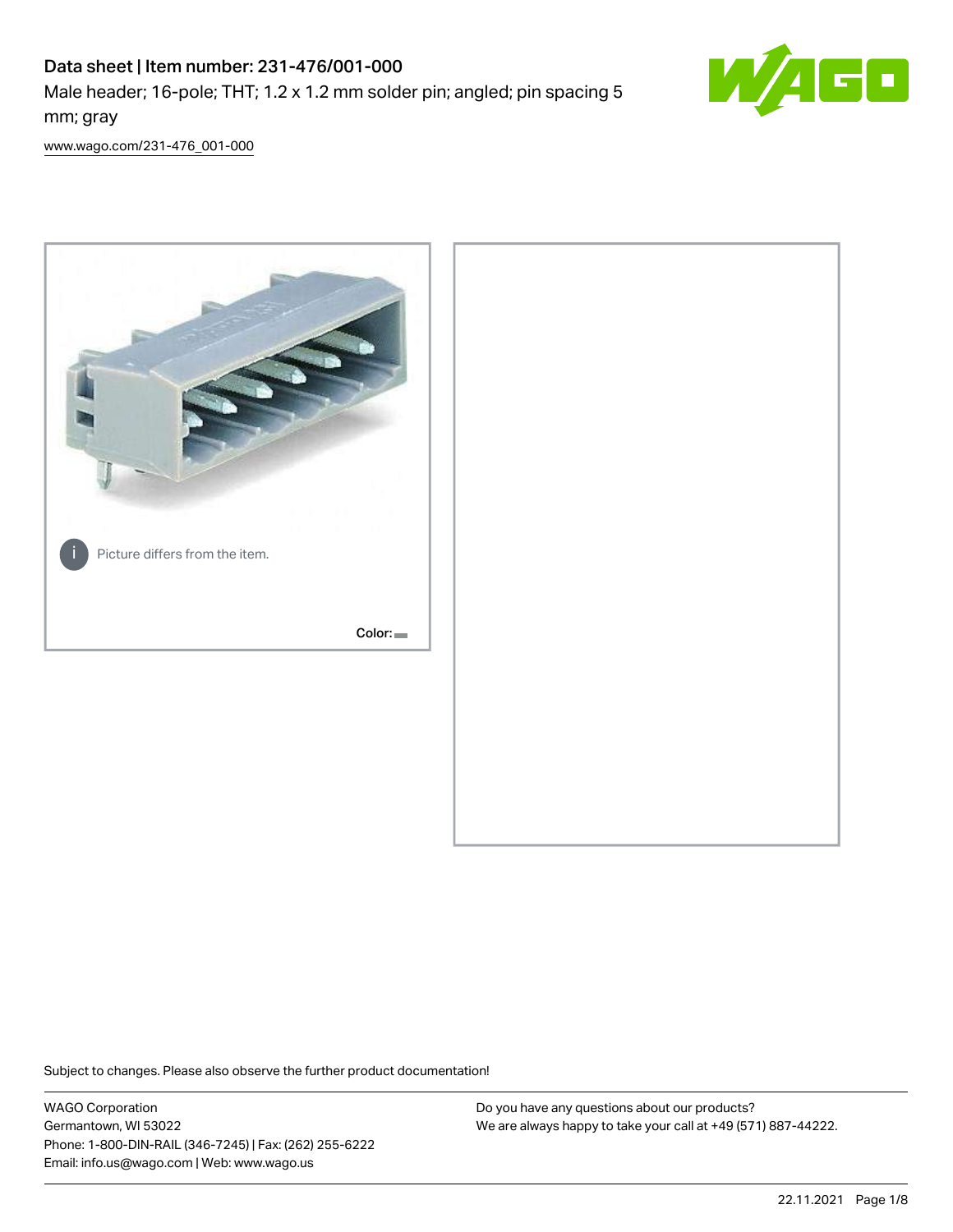



```
L = (pole no. -1) x pin spacing +8.2 mm
```
 $L_1 = L + 5$  mm

```
L_2 = L_1 + 7.4 mm
```
#### Item description

- Horizontal or vertical PCB mounting via straight or angled solder pins
- $\blacksquare$ 1.2 x 1.2 mm solder pins allow nominal current up to 16 A, enhancing stability of shorter headers
- **With coding fingers**

Subject to changes. Please also observe the further product documentation! Data

WAGO Corporation Germantown, WI 53022 Phone: 1-800-DIN-RAIL (346-7245) | Fax: (262) 255-6222 Email: info.us@wago.com | Web: www.wago.us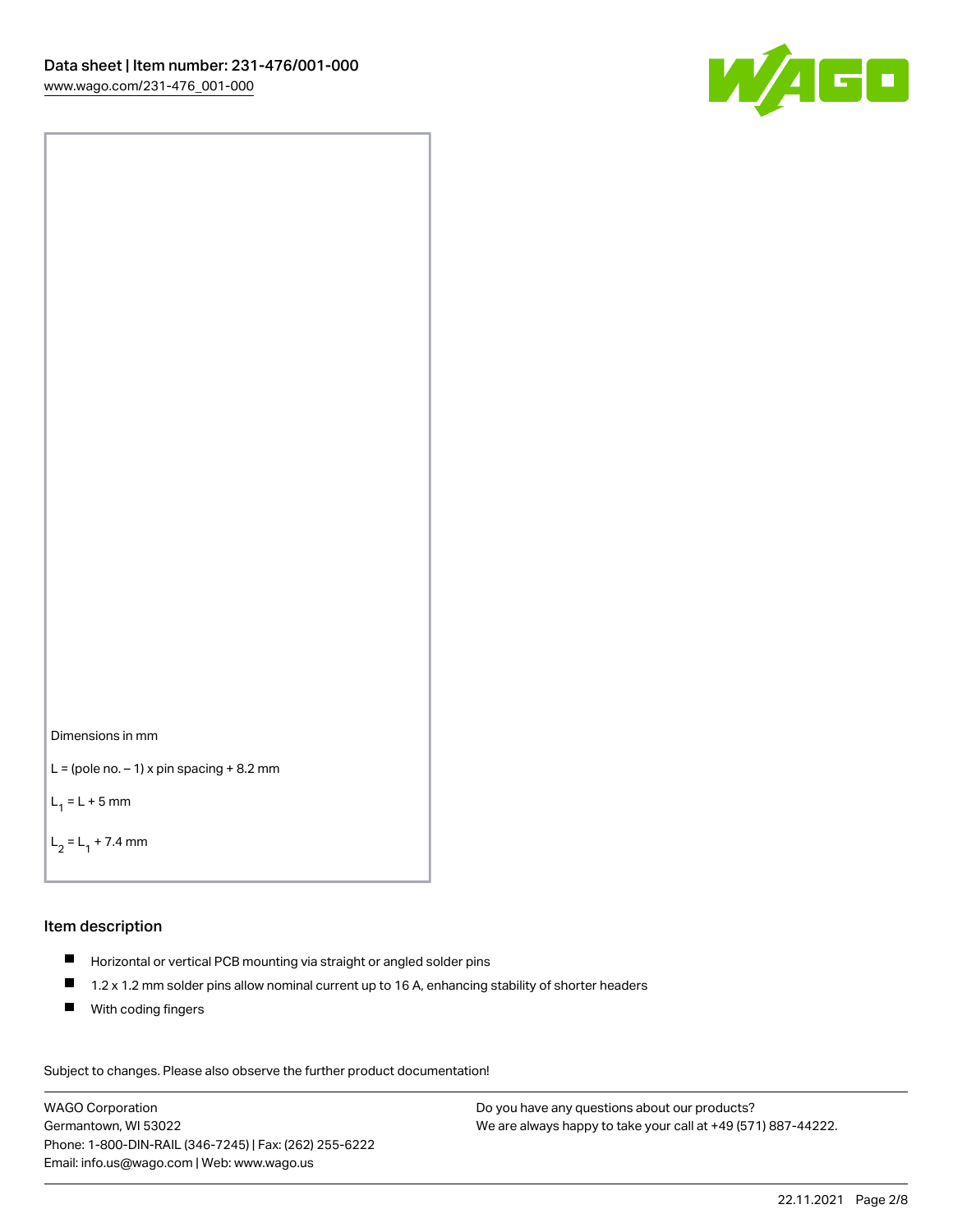

## Data Notes

| Safety information 1 | The <i>MCS – MULTI CONNECTION SYSTEM</i> includes connectors<br>without breaking capacity in accordance with DIN EN 61984. When<br>used as intended, these connectors must not be connected<br>/disconnected when live or under load. The circuit design should<br>ensure header pins, which can be touched, are not live when<br>unmated. |
|----------------------|--------------------------------------------------------------------------------------------------------------------------------------------------------------------------------------------------------------------------------------------------------------------------------------------------------------------------------------------|
| Variants:            | Other pole numbers<br>3.8 mm pin projection for male headers with straight solder pins<br>Gold-plated or partially gold-plated contact surfaces<br>Other versions (or variants) can be requested from WAGO Sales or<br>configured at https://configurator.wago.com/                                                                        |

# Electrical data

# IEC Approvals

| Ratings per                 | IEC/EN 60664-1                                                        |
|-----------------------------|-----------------------------------------------------------------------|
| Rated voltage (III / 3)     | 250 V                                                                 |
| Rated surge voltage (III/3) | 4 <sub>k</sub> V                                                      |
| Rated voltage (III/2)       | 320 V                                                                 |
| Rated surge voltage (III/2) | 4 <sub>kV</sub>                                                       |
| Nominal voltage (II/2)      | 630 V                                                                 |
| Rated surge voltage (II/2)  | 4 <sub>k</sub> V                                                      |
| Rated current               | 16 A                                                                  |
| Legend (ratings)            | $(III / 2)$ $\triangle$ Overvoltage category III / Pollution degree 2 |

# UL Approvals

| Approvals per                  | UL 1059 |
|--------------------------------|---------|
| Rated voltage UL (Use Group B) | 300 V   |
| Rated current UL (Use Group B) | 15 A    |
| Rated voltage UL (Use Group D) | 300 V   |
| Rated current UL (Use Group D) | 10 A    |

### Ratings per UL

| Rated voltage UL 1977 | 600 V |
|-----------------------|-------|
| Rated current UL 1977 |       |

Subject to changes. Please also observe the further product documentation!

| <b>WAGO Corporation</b>                                | Do you have any questions about our products?                 |
|--------------------------------------------------------|---------------------------------------------------------------|
| Germantown, WI 53022                                   | We are always happy to take your call at +49 (571) 887-44222. |
| Phone: 1-800-DIN-RAIL (346-7245)   Fax: (262) 255-6222 |                                                               |
| Email: info.us@wago.com   Web: www.wago.us             |                                                               |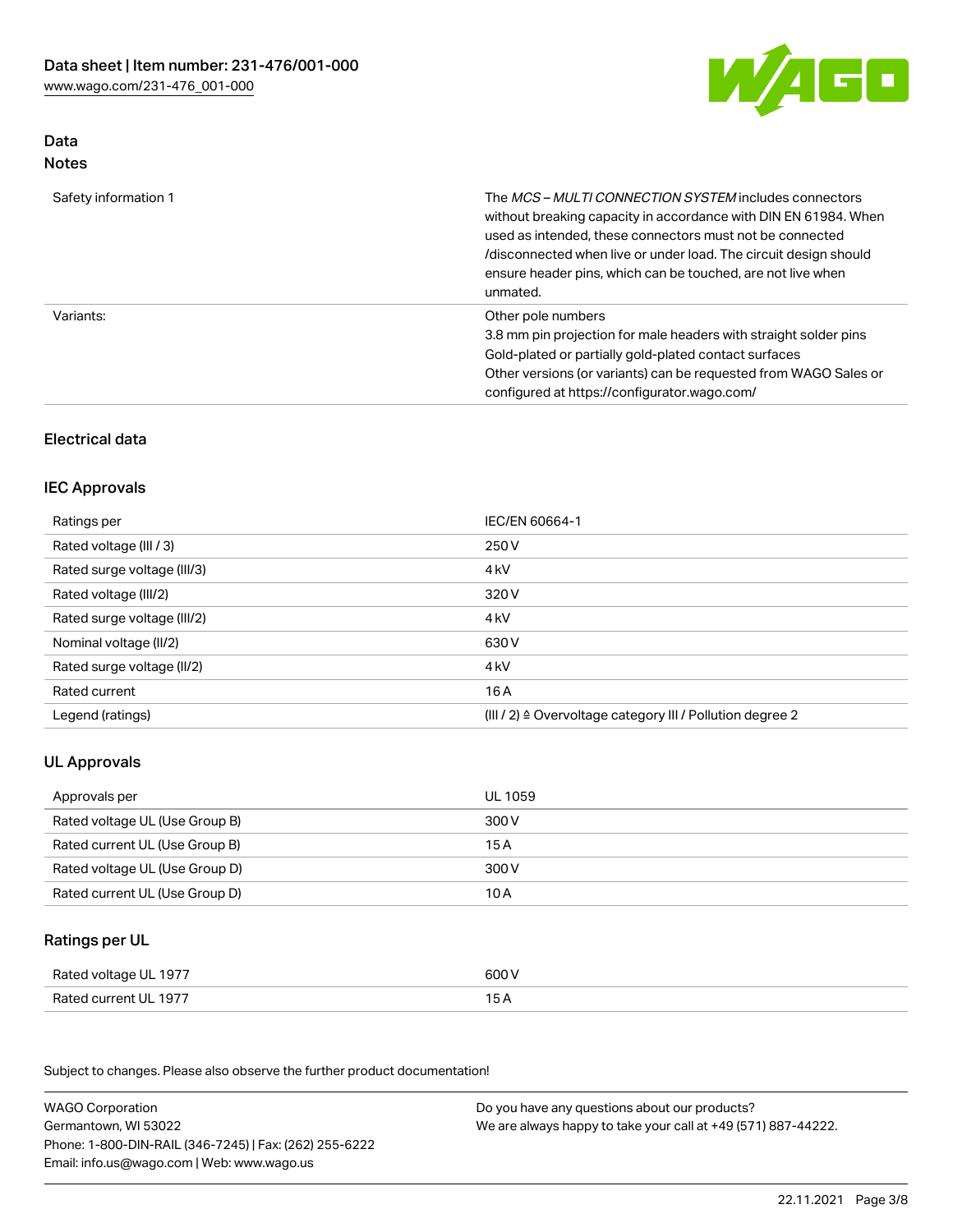

# CSA Approvals

| Approvals per                   | CSA   |
|---------------------------------|-------|
| Rated voltage CSA (Use Group B) | 300 V |
| Rated current CSA (Use Group B) | 15 A  |
| Rated voltage CSA (Use Group D) | 300 V |
| Rated current CSA (Use Group D) | 10 A  |

# Connection data

| Total number of potentials |  |
|----------------------------|--|
| Number of connection types |  |
| Number of levels           |  |

#### Connection 1

| Number of poles |  |
|-----------------|--|
|                 |  |

# Physical data

| Pin spacing                          | 5 mm / 0.197 inch    |
|--------------------------------------|----------------------|
| Width                                | 83.2 mm / 3.276 inch |
| Height                               | 12.2 mm / 0.48 inch  |
| Height from the surface              | 8.4 mm / 0.331 inch  |
| Depth                                | 12 mm / 0.472 inch   |
| Solder pin length                    | 3.8 <sub>mm</sub>    |
| Solder pin dimensions                | $1.2 \times 1.2$ mm  |
| Drilled hole diameter with tolerance | $17^{(+0.1)}$ mm     |

# Plug-in connection

| Contact type (pluggable connector) | Male connector/plug |
|------------------------------------|---------------------|
| Connector (connection type)        | for PCB             |
| Mismating protection               | No                  |
| Mating direction to the PCB        | 0°                  |
| Locking of plug-in connection      | Without             |

# PCB contact

| PCB Contact            |                                          |
|------------------------|------------------------------------------|
| Solder pin arrangement | over the entire male connector (in-line) |

Subject to changes. Please also observe the further product documentation!

| <b>WAGO Corporation</b>                                | Do you have any questions about our products?                 |
|--------------------------------------------------------|---------------------------------------------------------------|
| Germantown, WI 53022                                   | We are always happy to take your call at +49 (571) 887-44222. |
| Phone: 1-800-DIN-RAIL (346-7245)   Fax: (262) 255-6222 |                                                               |
| Email: info.us@wago.com   Web: www.wago.us             |                                                               |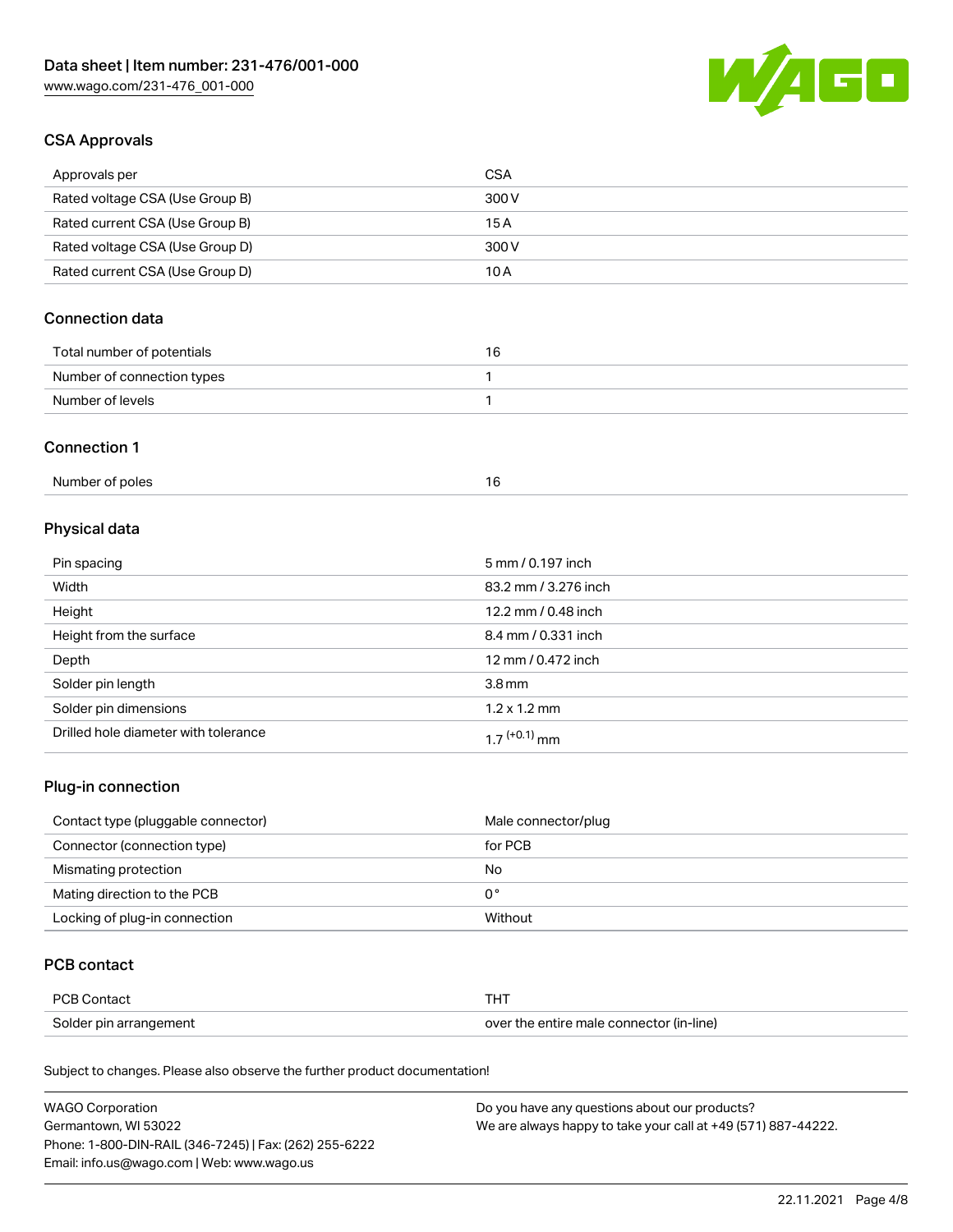

Number of solder pins per potential 1

### Material data

| Color                       | gray                                  |
|-----------------------------|---------------------------------------|
| Material group              |                                       |
| Insulation material         | Polyamide (PA66)                      |
| Flammability class per UL94 | V <sub>0</sub>                        |
| Contact material            | Electrolytic copper $(E_{\text{Cl}})$ |
| Contact plating             | tin-plated                            |
| Fire load                   | 0.091 MJ                              |
| Weight                      | 6.1 <sub>g</sub>                      |

### Environmental requirements

Limit temperature range  $-60... +100$  °C

### Commercial data

| Product Group         | 3 (Multi Conn. System) |
|-----------------------|------------------------|
| PU (SPU)              | 50 Stück               |
| Packaging type        | box                    |
| Country of origin     | PL                     |
| <b>GTIN</b>           | 4044918930772          |
| Customs tariff number | 8536694040             |

### Approvals / Certificates

#### Country specific Approvals

| Logo | Approval                               | <b>Additional Approval Text</b> | Certificate<br>name |
|------|----------------------------------------|---------------------------------|---------------------|
|      | CВ<br>DEKRA Certification B.V.         | IEC 61984                       | NL-39756            |
|      | <b>CSA</b><br>DEKRA Certification B.V. | C <sub>22.2</sub>               | 1466354             |

#### Ship Approvals

|      | ABS     | -                        | -9۰  |
|------|---------|--------------------------|------|
| Logo | pproval | Additional Approval Text | name |
|      |         |                          |      |

Subject to changes. Please also observe the further product documentation!

| WAGO Corporation                                       | Do you have any questions about our products?                 |
|--------------------------------------------------------|---------------------------------------------------------------|
| Germantown, WI 53022                                   | We are always happy to take your call at +49 (571) 887-44222. |
| Phone: 1-800-DIN-RAIL (346-7245)   Fax: (262) 255-6222 |                                                               |
| Email: info.us@wago.com   Web: www.wago.us             |                                                               |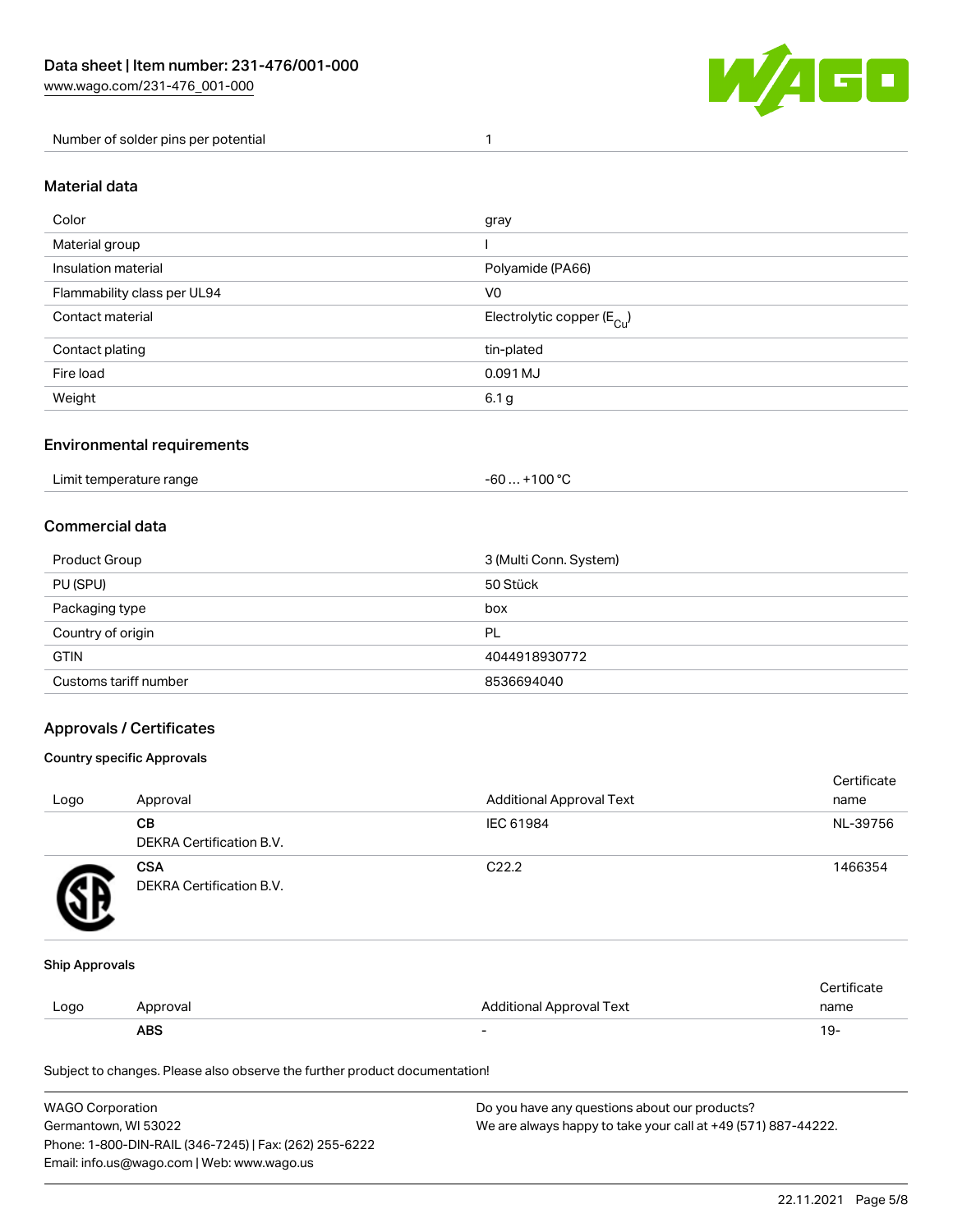

| <b>ABS</b>          | American Bureau of Shipping            |                                 | HG1869876-<br><b>PDA</b> |
|---------------------|----------------------------------------|---------------------------------|--------------------------|
| <b>BUNEAU</b>       | BV<br>Bureau Veritas S.A.              | <b>IEC 60998</b>                | 11915/D0<br>BV           |
|                     | <b>DNV GL</b>                          | -                               | TAE000016Z               |
|                     | Det Norske Veritas, Germanischer Lloyd |                                 |                          |
| <b>UL-Approvals</b> |                                        |                                 |                          |
|                     |                                        |                                 | Certificate              |
| Logo                | Approval                               | <b>Additional Approval Text</b> | name                     |
|                     | UL                                     | <b>UL 1059</b>                  | E45172                   |
|                     | Underwriters Laboratories Inc.         |                                 |                          |
|                     | <b>UR</b>                              | <b>UL 1977</b>                  | E45171                   |
|                     | Underwriters Laboratories Inc.         |                                 |                          |

# **Counterpart**

79

| <b>CALL</b> | Item no.231-116/026-000<br>Female plug; 16-pole; 12 AWG max; pin spacing 5 mm; 1 conductor per pole; gray | www.wago.com/231-116/026-000 |
|-------------|-----------------------------------------------------------------------------------------------------------|------------------------------|
|             |                                                                                                           |                              |

#### Optional accessories

| Coding             |                                                                  |                      |
|--------------------|------------------------------------------------------------------|----------------------|
| Intermediate plate |                                                                  |                      |
|                    | Item no.: 231-500<br>Spacer; for formation of groups; light gray | www.wago.com/231-500 |
| Coding             |                                                                  |                      |
|                    | Item no.: 231-129<br>Coding key; snap-on type; light gray        | www.wago.com/231-129 |

Subject to changes. Please also observe the further product documentation!

WAGO Corporation Germantown, WI 53022 Phone: 1-800-DIN-RAIL (346-7245) | Fax: (262) 255-6222 Email: info.us@wago.com | Web: www.wago.us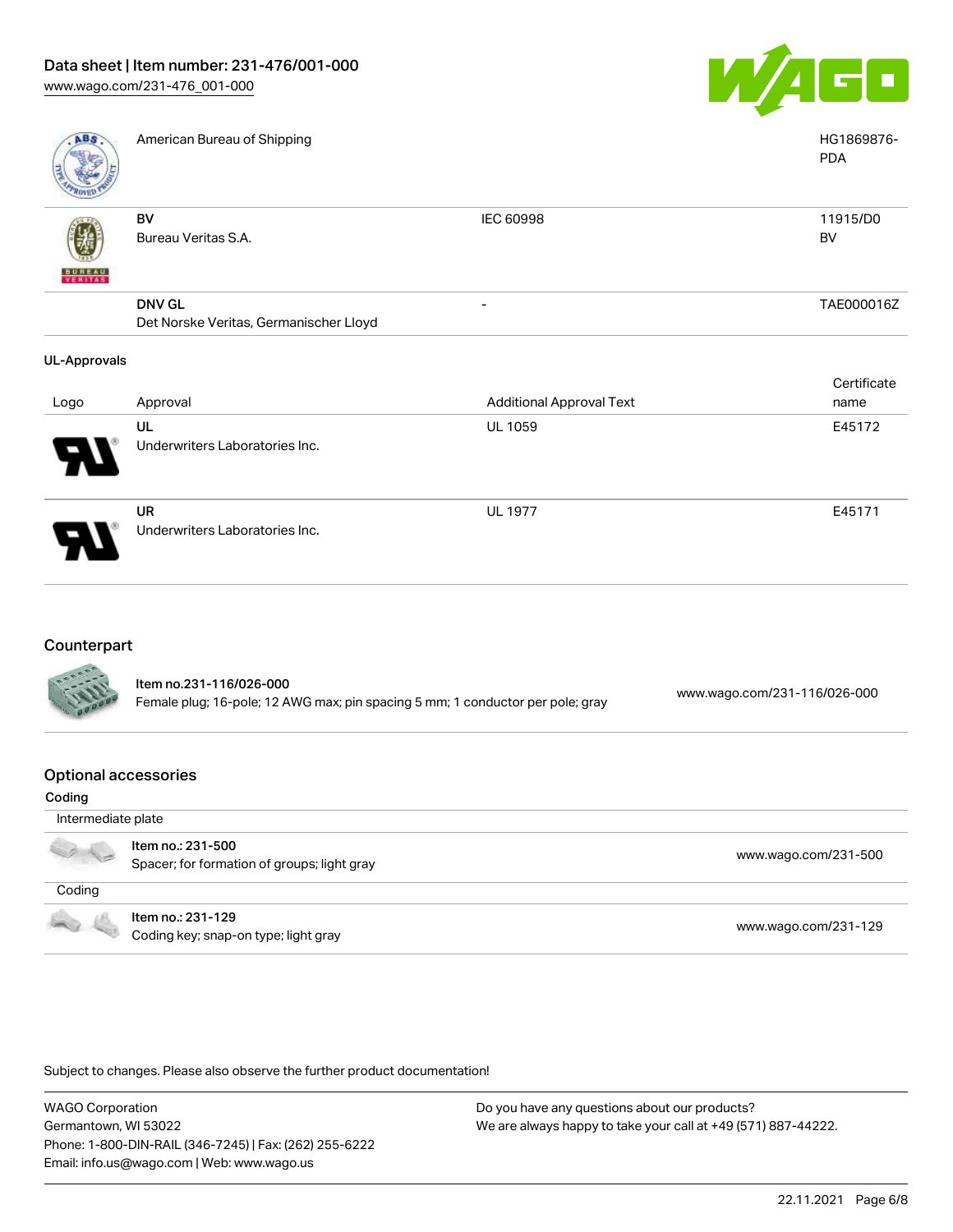

### Downloads Documentation

| <b>Additional Information</b> |            |        |          |
|-------------------------------|------------|--------|----------|
| Technical explanations        | 2019 Apr 3 | pdf    | Download |
|                               |            | 2.0 MB |          |

#### CAD files

#### CAE data

| EPLAN Data Portal 231-476/001-000 | URL | Download |
|-----------------------------------|-----|----------|
| ZUKEN Portal 231-476/001-000      | URL | Download |
| EPLAN Data Portal 231-476/001-000 | URL | Download |

#### PCB Design

| Symbol and Footprint 231-476/001-000                                                | URL | Download |
|-------------------------------------------------------------------------------------|-----|----------|
| CAx data for your PCB design, consisting of "schematic symbols and PCB footprints", |     |          |
| allow easy integration of the WAGO component into your development environment.     |     |          |

Supported formats:

- $\blacksquare$ Accel EDA 14 & 15
- $\blacksquare$ Altium 6 to current version
- $\blacksquare$ Cadence Allegro
- $\blacksquare$ **DesignSpark**
- П Eagle Libraries
- $\blacksquare$ KiCad
- $\blacksquare$ Mentor Graphics BoardStation
- $\blacksquare$ Mentor Graphics Design Architect
- $\blacksquare$ Mentor Graphics Design Expedition 99 and 2000
- $\blacksquare$ OrCAD 9.X PCB and Capture
- $\blacksquare$ PADS PowerPCB 3, 3.5, 4.X, and 5.X
- $\blacksquare$ PADS PowerPCB and PowerLogic 3.0
- $\blacksquare$ PCAD 2000, 2001, 2002, 2004, and 2006
- $\blacksquare$ Pulsonix 8.5 or newer
- $\blacksquare$ STL

Subject to changes. Please also observe the further product documentation!

WAGO Corporation Germantown, WI 53022 Phone: 1-800-DIN-RAIL (346-7245) | Fax: (262) 255-6222 Email: info.us@wago.com | Web: www.wago.us